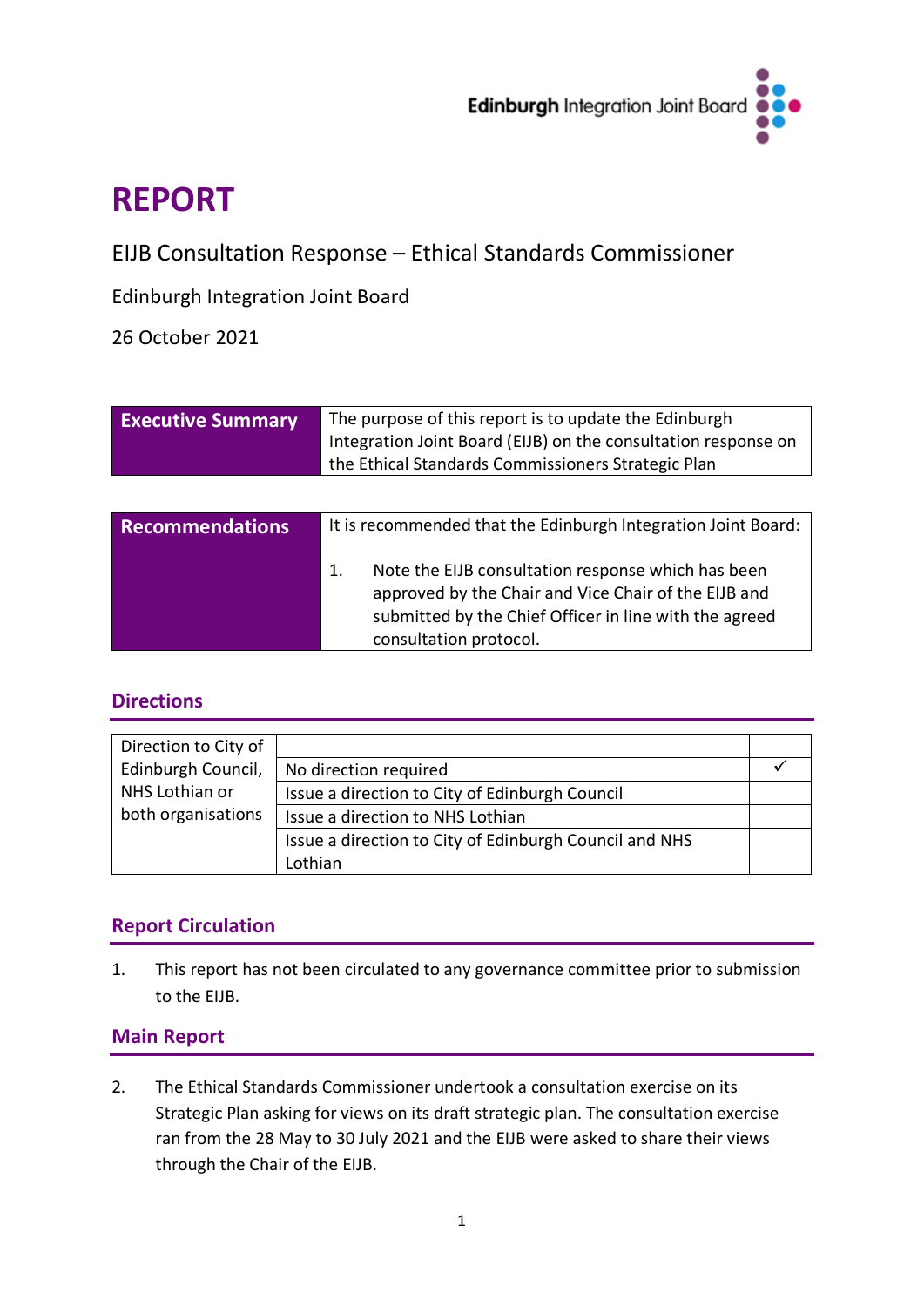

- 3. The draft strategic plan was reviewed, and it was determined that it would have a minor impact on the business of the EIJB.
- 4. In line with the consultation protocol agreed at the EIJB on 27 May 2021, the consultation response was signed off by the Chief Officer in consultation with the Chair and Vice Chair.
- 5. The finalised version of the consultation response is included at Appendix 1 for awareness and was submitted to the Ethical Standards Commissioner in August 2021.

# **Implications for Edinburgh Integration Joint Board**

#### **Financial**

6. There are no financial implications arising from this report.

### **Legal / risk implications**

7. There are no legal or risk implications arising from this report.

#### **Equality and integrated impact assessment**

8. There are no equality or integrated impact assessments required as a result of the information contained within this report.

#### **Environment and sustainability impacts**

9. There are no environment or sustainability impacts arising from this report.

## **Quality of care**

10. There are no quality of care issues arising from this report.

## **Consultation**

11. Key stakeholders have been involved in the development of the consultation response as appropriate.

## **Report Author**

## **Judith Proctor**

## **Chief Officer, Edinburgh Integration Joint Board**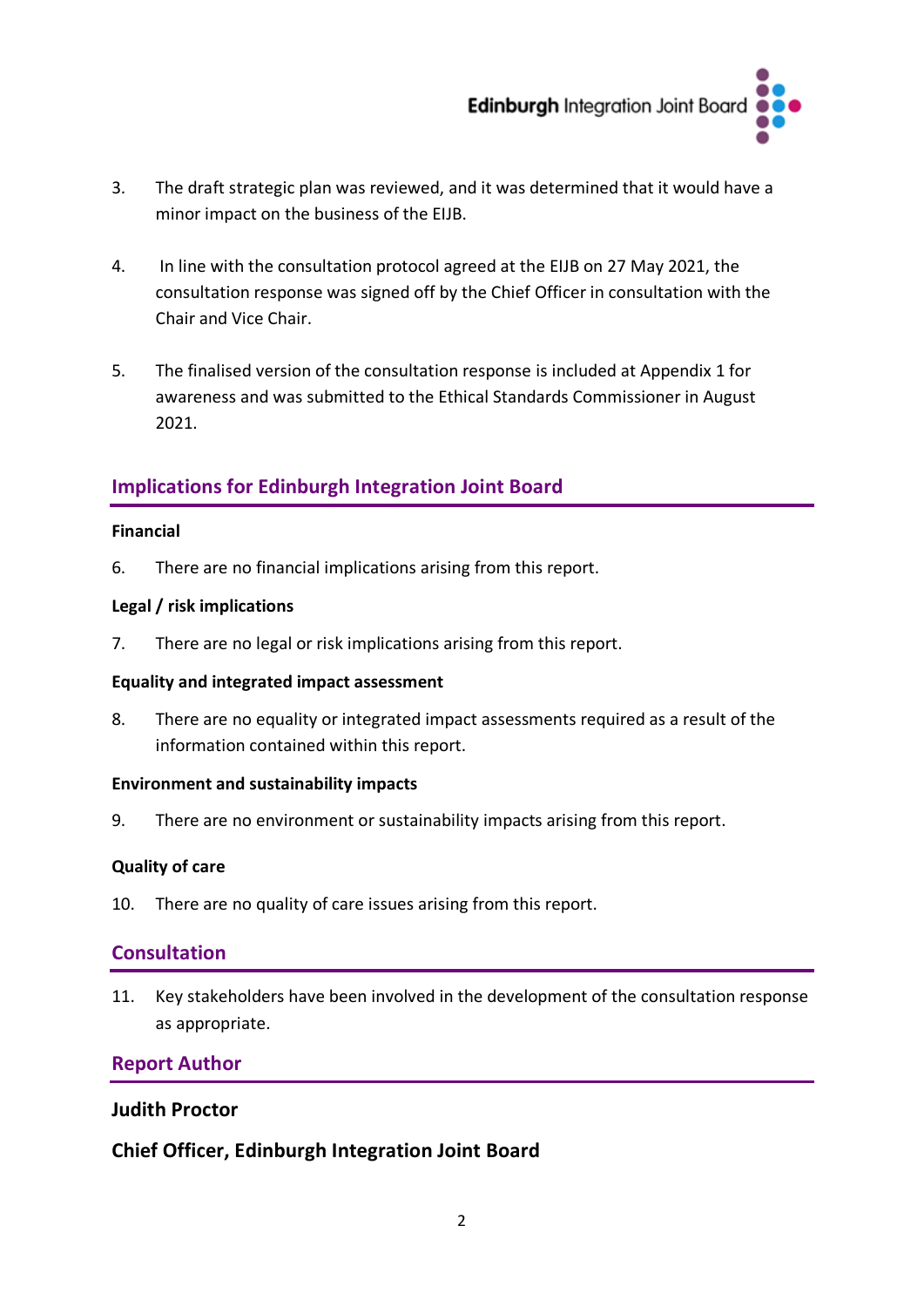

Contact for further information:

Name: Angela Ritchie, Operations Manager Email: angela.ritchie@edinburgh.gov.uk Telephone: 0131 529 4050

# **Background Reports**

[Draft strategic plan for 2021-24 consultation version | Ethical Standards Commissioner](https://www.ethicalstandards.org.uk/publication/draft-strategic-plan-2021-24-consultation-version)

## **Appendices**

Appendix 1 Consultation on the Strategic Plan – Ethical Standards Commissioner